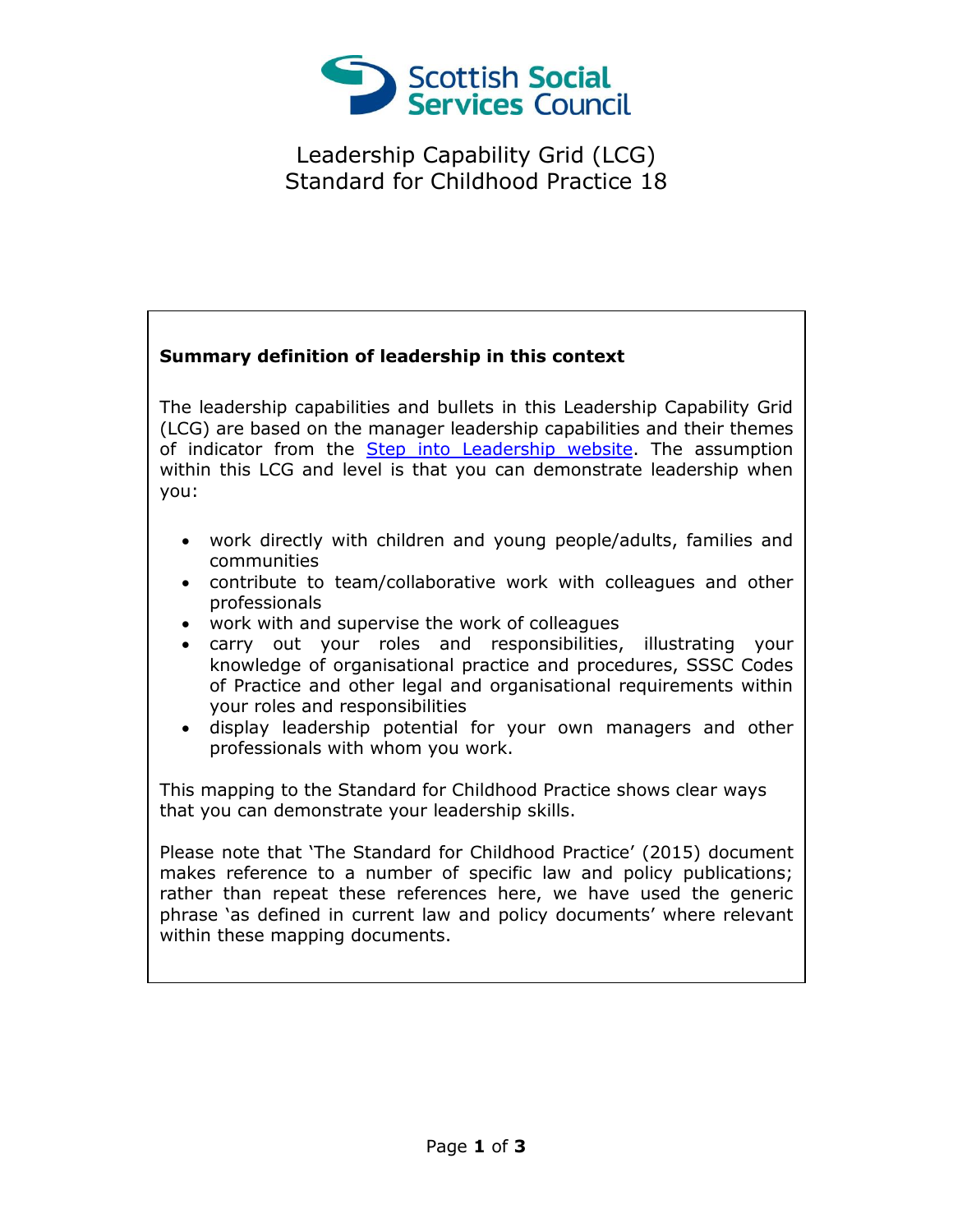

## Leadership Capability Grid (LCG) Standard for Childhood Practice 18

ヿ

| Leadership<br>capabilities                   | When engaging in professional reflection for continuing<br>improvement you can demonstrate leadership capabilities<br>by:                                                                                                                                                                                                                                                                                                                                                                                                                                                                                                                                                                                                                                                                                                                                                                                                                                                                                                                                                                                   |
|----------------------------------------------|-------------------------------------------------------------------------------------------------------------------------------------------------------------------------------------------------------------------------------------------------------------------------------------------------------------------------------------------------------------------------------------------------------------------------------------------------------------------------------------------------------------------------------------------------------------------------------------------------------------------------------------------------------------------------------------------------------------------------------------------------------------------------------------------------------------------------------------------------------------------------------------------------------------------------------------------------------------------------------------------------------------------------------------------------------------------------------------------------------------|
| <b>Vision</b>                                | Providing a vision for those with whom you work and your<br>organisation when you:<br>See how best to make a difference when:<br>supporting the use of reflection on and in practice to act on and<br>$\bullet$<br>improve your own practice and that of colleagues (18.2)<br>Think and plan strategically when:<br>identifying and analysing routine professional problems and issues<br>by drawing on a range of sources of evidence to question and be<br>critical of practice (18.1)                                                                                                                                                                                                                                                                                                                                                                                                                                                                                                                                                                                                                    |
| Self-<br>leadership                          | Displaying self leadership when you:<br>Demonstrate and adapt leadership when:<br>supporting the use of reflection on and in practice to act on and<br>$\bullet$<br>improve your own practice and that of colleagues (18.2)<br>• producing written reports that are well structured, convincingly<br>argued and evidenced, and technically accurate (18.4)<br>Improve own leadership when:<br>supporting the use of reflection on and in practice to act on and<br>improve your own practice and that of colleagues (18.2)<br>Enable intelligent risk-taking when:<br>identifying and analysing routine professional problems and issues<br>$\bullet$<br>by drawing on a range of sources of evidence to question and be<br>critical of practice (18.1)<br>Demonstrate and promote resilience when:<br>identifying and analysing routine professional problems and issues<br>by drawing on a range of sources of evidence to question and be<br>critical of practice (18.1)<br>supporting the use of reflection on and in practice to act on and<br>improve your own practice and that of colleagues (18.2) |
| <b>Motivating</b><br>and inspiring<br>others | Motivating and inspiring others when you:<br>Recognise and value the contribution of others when:<br>involving children and young people and families in reflection for<br>continuing improvement of practice (18.3)<br>Drive the creation of a learning and performance culture when:<br>identifying and analysing routine professional problems and issues<br>by drawing on a range of sources of evidence to question and be<br>critical of practice (18.1)                                                                                                                                                                                                                                                                                                                                                                                                                                                                                                                                                                                                                                              |